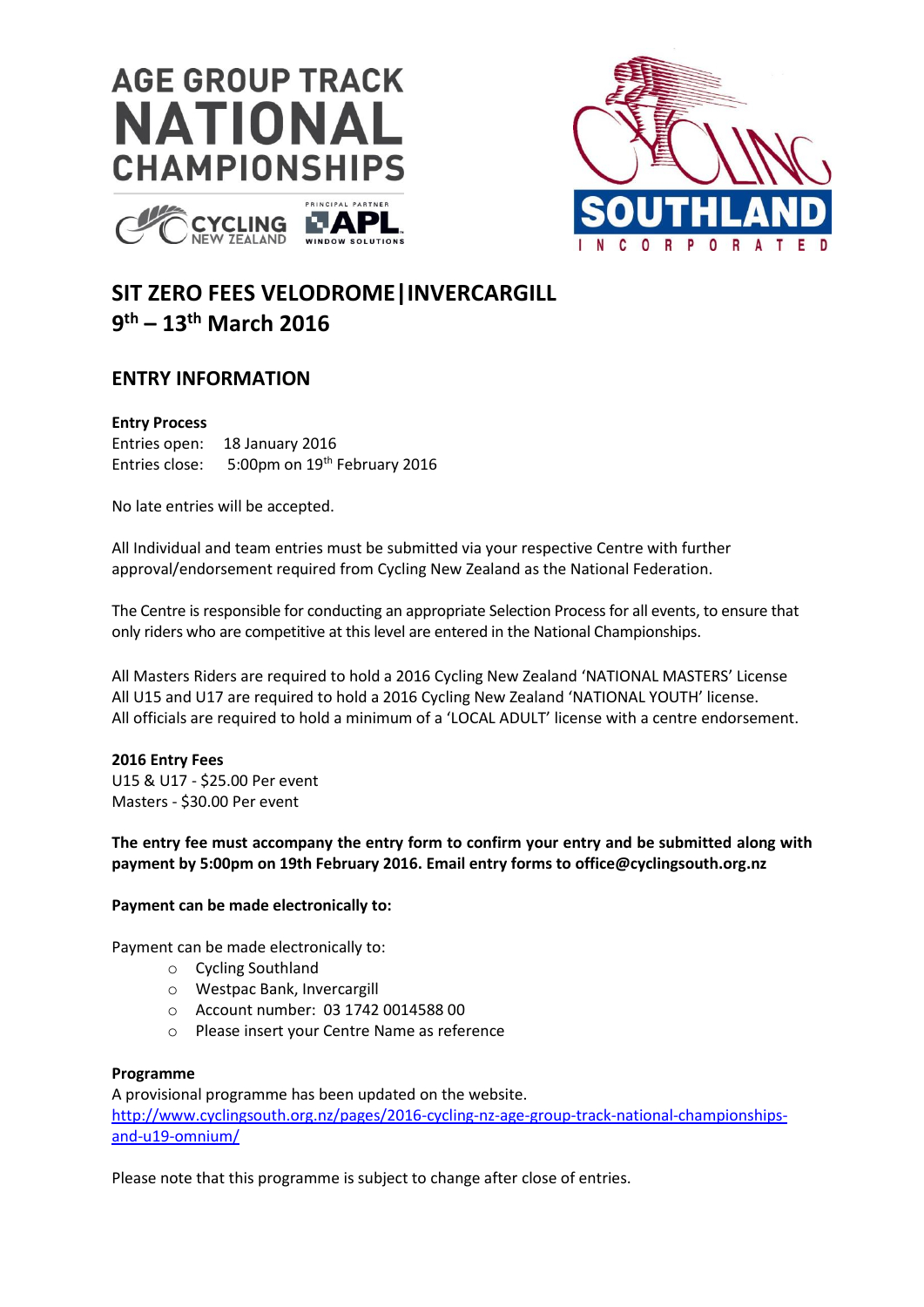#### **Training Sessions**

Age Group & U19 Omnium Team training sessions will be allocated in two 2-hour blocks from 9:00am on Monday  $7<sup>th</sup>$  March to 10:00pm on Tuesday  $8<sup>th</sup>$  March, as the official track training days. There will be no charge for these training sessions.

Please note smaller teams will need to share track training session times.

Additional times are available prior to these dates, subject to the normal charge, and bookings should be made through the Cycling Southland Office.

Please contact Melissa Chilton to make a booking. [office@cyclingsouth.org.nz](mailto:office@cyclingsouth.org.nz)

#### **Warm Up**

Warm ups on the track will be permitted from one hour before each session starts.

#### **Team Officials**

Please ensure ALL team officials are registered on the official entry form. Only officials registered on the entry form will be provided with accreditation to enter the venue.

Officials must hold a minimum of 2016 Local Membership with a technical endorsement from their Centre.

Endorsements will be advised and confirmed by your Centre when submitting entries.

Please note there is a restriction on the number of officials permitted entry into the venue. Each team will be permitted entry to the pit for x 1 Manager, x 1 Asst Manger, x 1 Coach and one additional handler per five riders.

#### **Accreditation**

Accreditation for teams will be strictly adhered to. Teams are allowed a Manager, one Coach and one handler per 5 competitors. Any extras are required to purchase a ticket and sit in the stand. This is for safety reasons and to avoid congestion in the infield area.

Approved Athletes and Officials as listed on your entry form will be provided with accreditation at the Team Managers Meeting.

#### **Tickets**

Please refer to the event website for announcements.

Tickets can be purchased using the following methods:

| Internet:                | www.ticketdirect.co.nz<br>SIT Zero Fees Velodrome, Invercargill |  |
|--------------------------|-----------------------------------------------------------------|--|
| Venue:                   |                                                                 |  |
| <b>On Site Bookings:</b> | <b>ILT Stadium Southland</b>                                    |  |
| Phone:                   | 03 219 9310                                                     |  |

Please note adult day sessions can only be purchased from the box office on the day.

Booking and transaction fees will apply.

#### **Managers Meeting**

The managers meeting will be held at 3:00pm on Wednesday, 9th March 2016 in the VIP Room upstairs at SIT Zero Fees Velodrome. All team managers/independent riders are required to attend this meeting after which registration for the event will take place.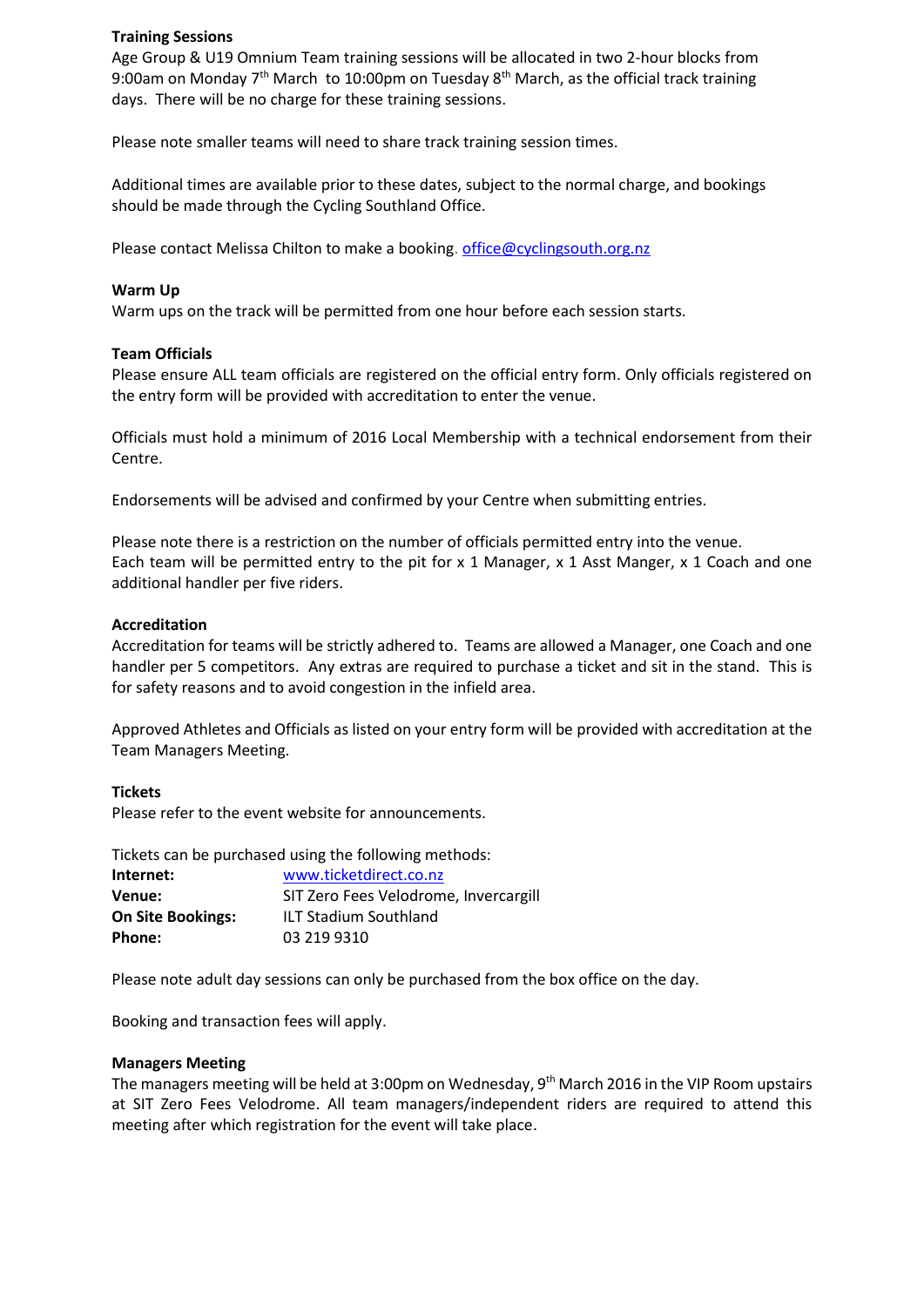## **Accommodation**

There is limited accommodation available in Invercargill as there are a number of events on in the Region. We advise you to secure your accommodation as soon as possible to avoid disappointment.

Cycling Southland's major funding partner is the Invercargill Licensing Trust. When booking your accommodation for the Oceania Championships, it would be appreciated if you would give preference to the following accommodation sites:

## **Homestead Villa Motel**

- Situated 4.6km from the SIT Zero Fees Velodrome and approximately a 10 minute drive
- Cnr Avenal and Dee Streets, Invercargill

| Phone:   | $(03)$ 214 0408      |
|----------|----------------------|
| Email:   | villa@ilt.co.nz      |
| Website: | www.villamotel.co.nz |

## **Kelvin Hotel**

- Situated in the inner city, approximately a 5 minute drive
- Kelvin Street

Phone: (03) 218 2829 Email: [bookings@kelvin.ilt.co.nz](mailto:bookings@kelvin.ilt.co.nz) Website: [www.kelvinhotel.co.nz](http://www.kelvinhotel.co.nz/)

## **Balmoral Lodge Motel**

- Situated 1.6km from the SIT Zero Fees Velodrome and approximately a 3 minute drive
- 265 Tay Street, Invercargill

Phone: (03) 219 9050 Email: balmoral@ilt.co.nz Website: balmoral@ilt.co.nz

## **Ascot Park Hotel & Motels**

- Situated 1km from the SIT Zero Fees Velodrome and approximately a 3 minute drive
- Cnr Tay Street & Racecourse Road

Phone: (03) 219 9076 Website [www.ascotparkhotel.co.nz](http://www.ascotparkhotel.co.nz/)

### **Other Motels in near vicinity**

| • 295 Tay Street, Invercargill | Phone (03) 211 1295 |
|--------------------------------|---------------------|
| • Surrey Court Motel           | Phone (03) 217 6102 |
| • Colonial Motel               | Phone (03) 217 6119 |
| • Moana Court Motel            | Phone (03) 217 8443 |
| • Tower Lodge                  | Phone (03) 217 6729 |
|                                |                     |

### **Rental Vans & Trailers:**

Riverside Rentals

• Situated at cnr of Dee & Fox Streets, Invercargill

Phone: (03) 214 1030

Email: [info@riversiderentals.co.nz](mailto:info@riversiderentals.co.nz)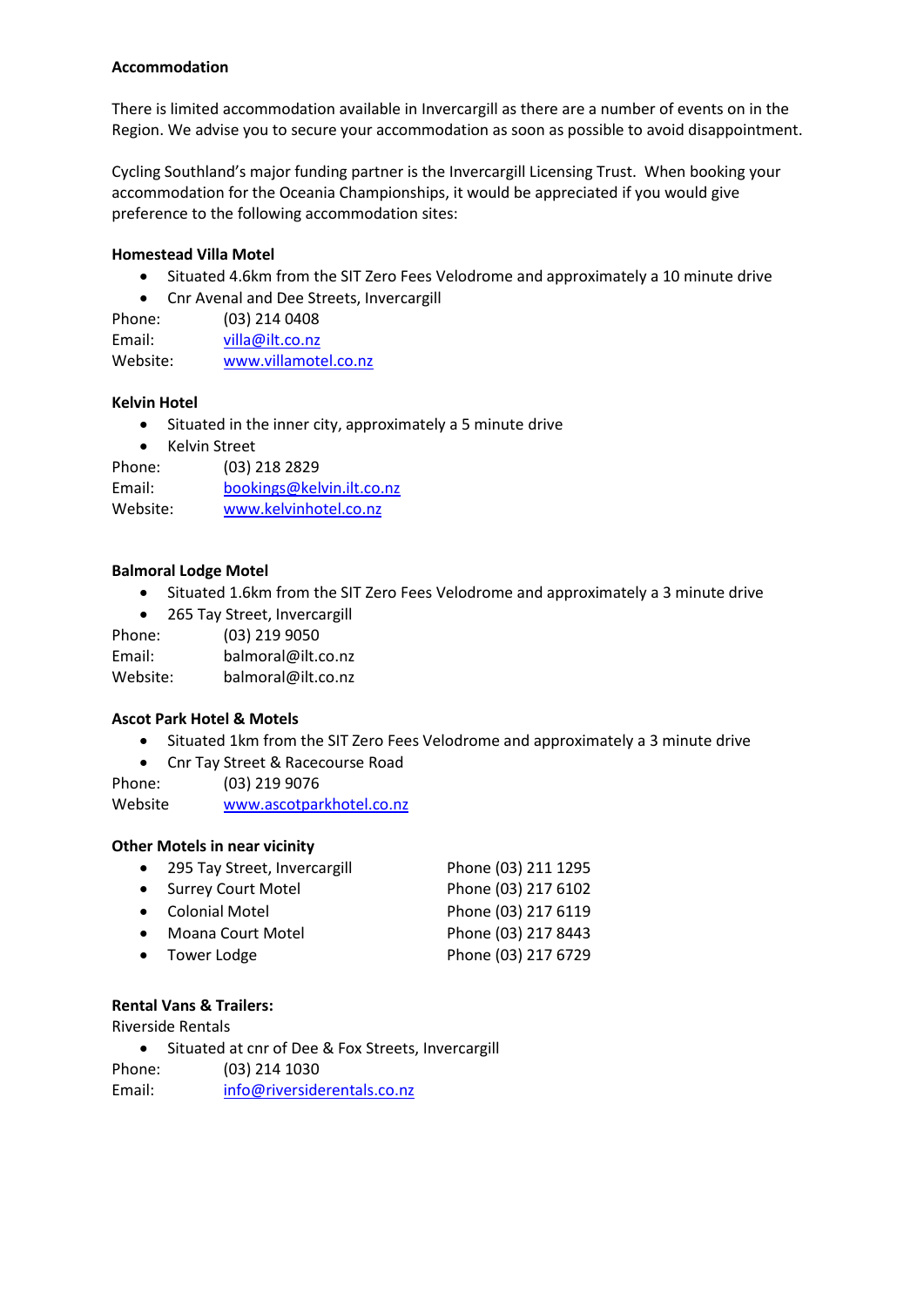# **ENTRY TERMS & CONDITIONS**

## **Entries by Centre Team only**

- All Centre Teams will need to complete appropriate entry forms and return to Cycling Southland prior to 19<sup>th</sup> February 2016.
- The Centre is responsible for conducting an appropriate Selection Process for all events, to ensure that only riders who are competitive at this level are entered in the National Championships.
- These Championships are open to Centre Team entries only.
- Entries close no later than 5:00pm, 19 February 2016. No late entries shall be accepted.
- All entries are to be submitted on the official entry form.
- Entries are binding on the Centre and the riders.
- For entry numbers and field restrictions please see below Entry Criteria
- Entrants are obliged to ride in the events for which they are entered, and any resultant repecharge, semi final or final, unless prevented by injury or illness. Withdrawn riders may be replaced by another rider entered in any event in the same category.
	- In the event that a rider wishes to withdraw from the event they must do so in writing along with a medical certificate BEFORE THE COMMENCEMENT OF THE EVENT in order to be considered for a refund of entry fees. No entry fees will be refunded without a copy of a medical certificate.
- Each entry must have the approval of the entrant.
- Riders should be seeded in all events (i.e. 1, 2, 3, etc) and Centre Champions must also be noted with a 'C' on the entry form.
- A Pool system will operate for those riders who are unable to represent their centre in the teams events. Composite teams will be made up by the Commissaire's Panel (or their delegated authority) from entries submitted by Team managers in order to create evenly matched teams.
	- Reserve riders may be entered for Age Group championship bunch events only, but should have no expectation of riding. Reserves will be entered at the sole discretion of the Commissaires' Panel and only if additional heats are not required. In the event of scratchings, riders from the withdrawn rider's Centre will have first rights. Centres may enter a maximum of one reserve rider per bunch event.
- The entry form must have all particulars completed. Incomplete entries will be declined.
- A minimum of 5 entries, representing 3 Centres, are required for medals to be awarded.
- Please note there is a restriction on the number of officials permitted entry into the venue. Each team will be permitted entry to the pit for  $x$  1 Manager,  $x$  1 Coach and  $x$  1 handler per five riders. Team officials MUST be listed on your entry forms in order to be accredited to enter the venue.
- By entering the event all participants (riders and officials) grant to the organiser the right and permission to photograph, film, record and/or otherwise capture in any media the name, image, voice, written statement, photograph and/or visual likeness of me and/or my family members (collectively "images"), with right to sublicense, during the activities or otherwise, without compensation, for use for any purpose in any media throughout the world in perpetuity, including but not limited to use in broadcasts, photographs, publications, podcasts, webcasts, motion pictures, brochures, CDs, DVDs, internet websites, social media platforms, television, and/or in any related commercial, informational, educational, advertising, or promotional materials. I understand that all ownership and copyright rights in the images shall be owned by ORGANISER and I waive any inspection or approval rights.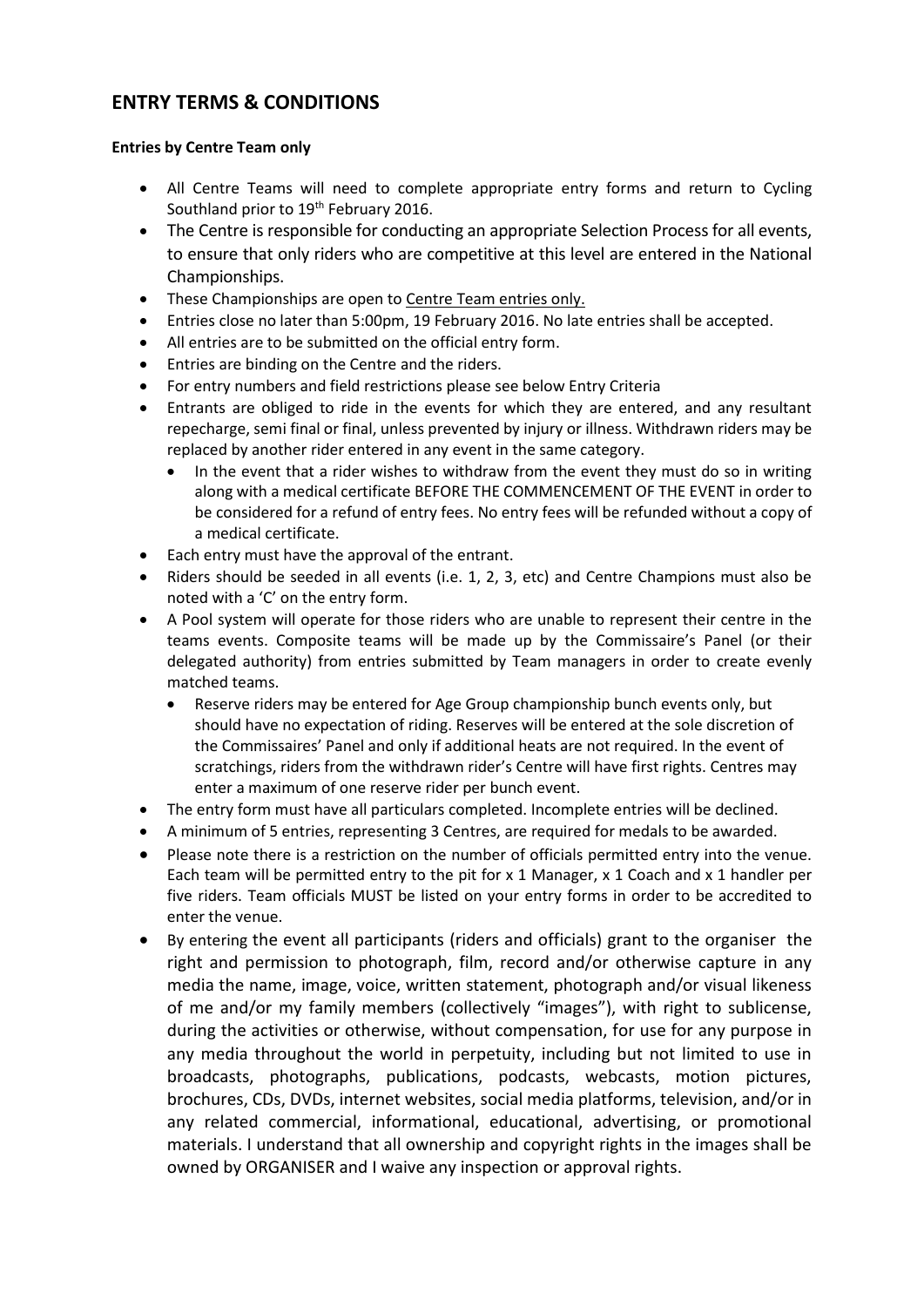# **ENTRY CRITERIA**

## See also – Cycling New Zealand Road & Track Technical Regulations [http://www.cyclingnewzealand.nz/Attachment?Action=Download&Attachment\\_id=946](http://www.cyclingnewzealand.nz/Attachment?Action=Download&Attachment_id=946)

| Event                         | Entry                                                                                                                                    | <b>Qualifying Times</b> |
|-------------------------------|------------------------------------------------------------------------------------------------------------------------------------------|-------------------------|
| <b>MJ17</b>                   |                                                                                                                                          |                         |
| Sprint                        | Unlimited                                                                                                                                |                         |
| Scratch                       | Not Limited but riders must be of<br>National Standard. Only 6 riders per<br>centre are eligible to earn points for the<br>points shield |                         |
| Points                        | Not Limited but riders must be of<br>National Standard. Only 4 riders per<br>centre are eligible to earn points for the<br>points shield |                         |
| 500m TT                       | All TQ, but if less than 4 TQ, then non time<br>qualifiers can be added - see note below                                                 | 37.5                    |
| <b>Individual Pursuit</b>     | All TQ, but if less than 3 TQ, then non time<br>qualifiers can be added - see note below                                                 | 2.32                    |
| <b>Team Sprint</b>            | $2 + Pool$                                                                                                                               |                         |
| <b>Team Pursuit</b>           | $2 + Pool$                                                                                                                               |                         |
| <b>WJ17</b>                   |                                                                                                                                          |                         |
| Sprint                        | Unlimited                                                                                                                                |                         |
| Scratch                       | Not Limited but riders must be of<br>National Standard. Only 6 riders per<br>centre are eligible to earn points for the<br>points shield |                         |
| Points                        | Not Limited but riders must be of<br>National Standard. Only 4 riders per<br>centre are eligible to earn points for the<br>points shield |                         |
| 500 <sub>m</sub> TT           | All TQ, but if less than 4 TQ, then non time<br>qualifiers can be added - see note below                                                 | 41.0                    |
| <b>Individual Pursuit</b>     | All TQ, but if less than 3 TQ, then non time<br>qualifiers can be added - see note below                                                 | 2.54                    |
| <b>Team Sprint</b>            | $2 + Pool$                                                                                                                               |                         |
| <b>Team Pursuit</b>           | $2 + Pool$                                                                                                                               |                         |
| MJ15 & WJ15                   |                                                                                                                                          |                         |
| All events                    | Not Limited but riders must be of<br>National Standard. Only 4 riders per<br>centre are eligible to earn points for the<br>points shield |                         |
| <b>Masters Men</b><br>& Women |                                                                                                                                          |                         |
| All events                    | Not Limited but riders must be of<br>National Standard. Only 6 riders per<br>centre are eligible to earn points for the<br>points shield |                         |